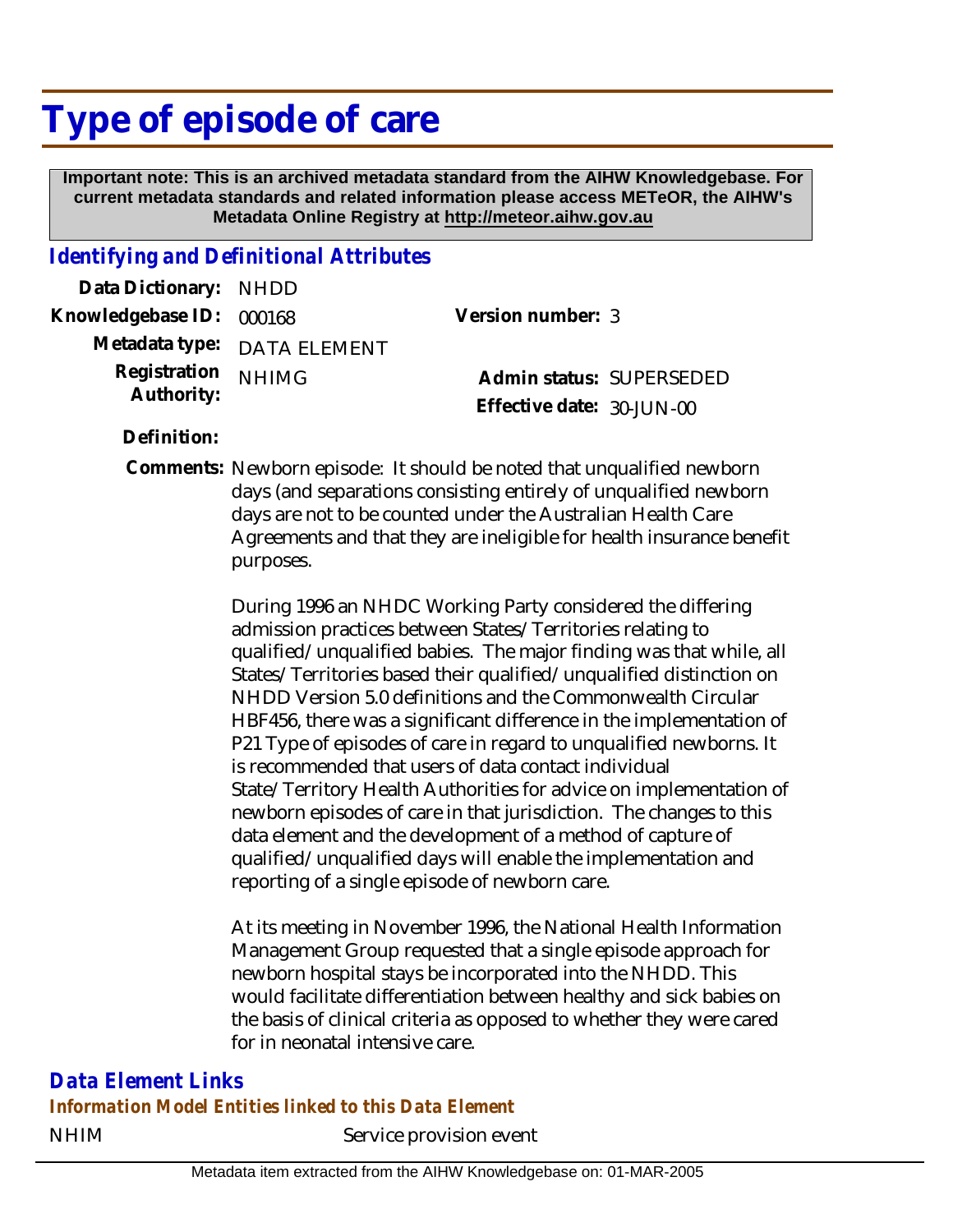An episode of care is a phase of treatment. It is described by one of the following types of care:

- An episode of acute care for an admitted patient is one in which the principal clinical intent is one or more of the following:

- to manage labour (obstetric);
- to cure illness or provide definitive treatment of injury;
- to perform surgery;
- to relieve symptoms of illness or injury (excluding palliative care);
- to reduce severity of an illness or injury;

- to protect against exacerbation and/or complication of an illness and/or injury which could threaten life or normal function; and/or - to perform diagnostic or therapeutic procedures.

An episode of rehabilitation care occurs when a person with a disability is participating in a multidisciplinary program aimed at an improvement in functional capacity, retraining in lost skills and/or change in psychosocial adaptation.

An episode of palliative care occurs when a person's condition has progressed beyond the stage where curative treatment is effective and attainable or, where the person chooses not to pursue curative treatment. Palliation provides relief of suffering and enhancement of quality of life for such a person. Interventions such as radiotherapy, chemotherapy, and surgery are considered part of the palliative episode if they are undertaken specifically to provide symptomatic relief.

An episode of non-acute care includes care provided to persons who:

- are Nursing Home Type Patients (NHTPs), i.e. when a patient has been in hospital (public and private) for a continuous period exceeding 35 days and does not have a current acute care certificate issued under s.3B of the Health Insurance Act 1973 (Cwlth) or, alternatively, an order made under s.3A of that Act which determines that the patient is in need of acute care for a specified period;

- are not NHTPs or would normally not require hospital treatment but where there are factors in the home environment (physical, social, psychological) which make it inappropriate for the person to be discharged in the short term. This includes patients who are not eligible under current legislation to become NHTPs (compensable and ineligible patients) and have been in one or more hospitals for a continuous period of more than 35 days with a maximum break of seven days, who would otherwise be deemed to be NHTPs;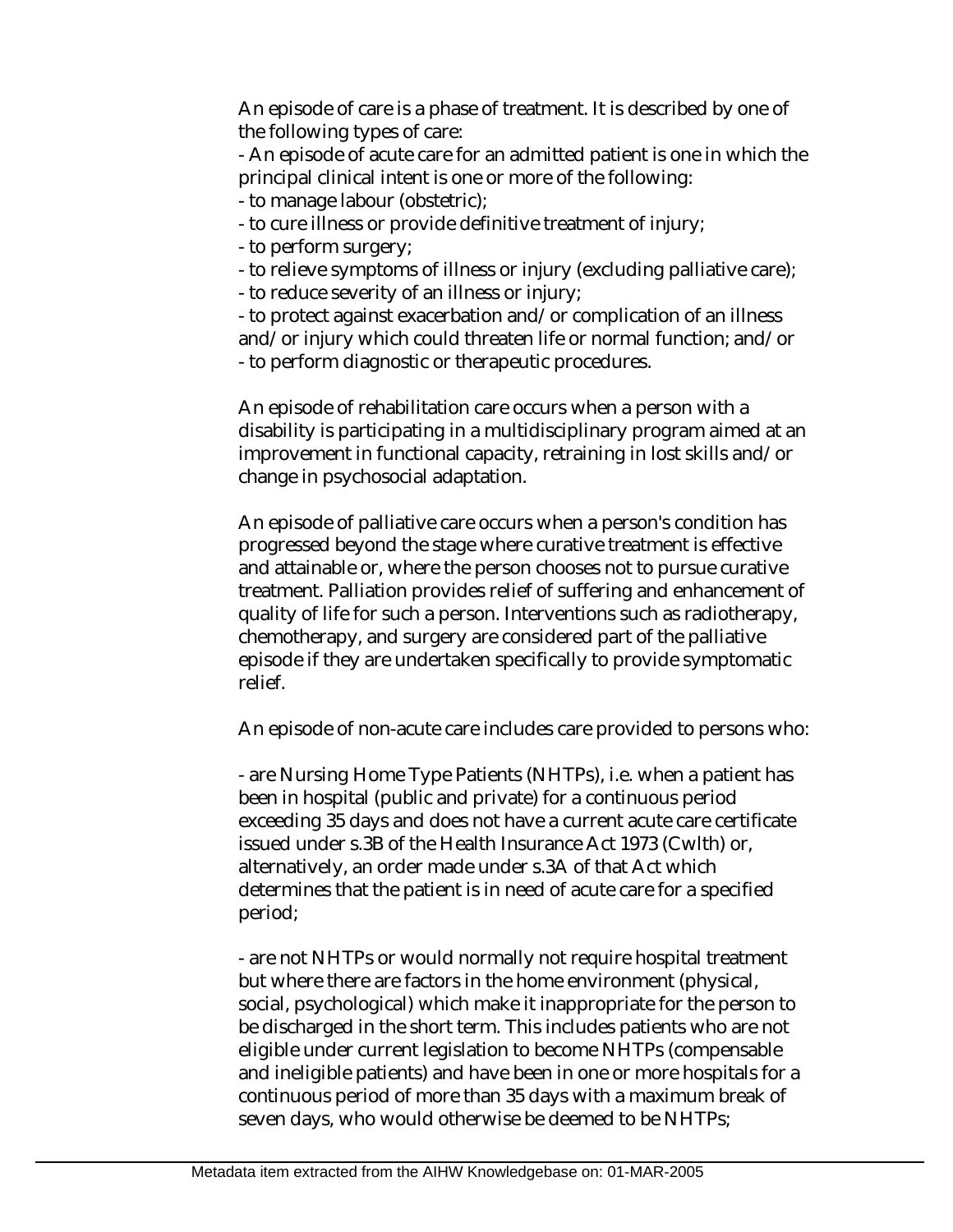- are not NHTPs but are in receipt of respite care where the sole reason for admitting the person to hospital is that the care that is usually provided in another environment, e.g. at home, in a nursing home, by a relative or with a guardian, is unavailable in the short term;

- are treated in psychiatric units who have a stable but severe level of functional impairment and inability to function independently without extensive care and support and for whom the principal function is provision of care over an indefinite period.

A newborn episode of care is initiated when the patient is nine days old or less at the time of admission and continues until the care type changes or the patient is separated:

- those newborns who turn 10 days of age and require clinical care remain as newborn until separated;

- those newborns who turn 10 days of age, not requiring clinical care are separated and become boarders;

- newborns not admitted at birth (eg transferred from another hospital) aged less than 10 days will be admitted as a newborn;

- babies not previously admitted (eg transferred from another hospital) aged greater than 9 days are either boarders or admitted with an acute care type;

- within a newborn episode, until the baby turns 10 days of age, each day is deemed to be either an qualified or unqualified day. A newborn is qualified when it meets at least one of the following:

- is the second or subsequent live born infant of a multiple birth, whose mother is currently an admitted patient;

- is admitted to an intensive care facility in a hospital, being a facility approved by the Commonwealth Minister for the purpose of the provision of special care;

- is admitted to, or remains in hospital without its mother.

- If a newborn episode continues after the baby turns 10 days of age (requires clinical care) each day is counted as an acute day.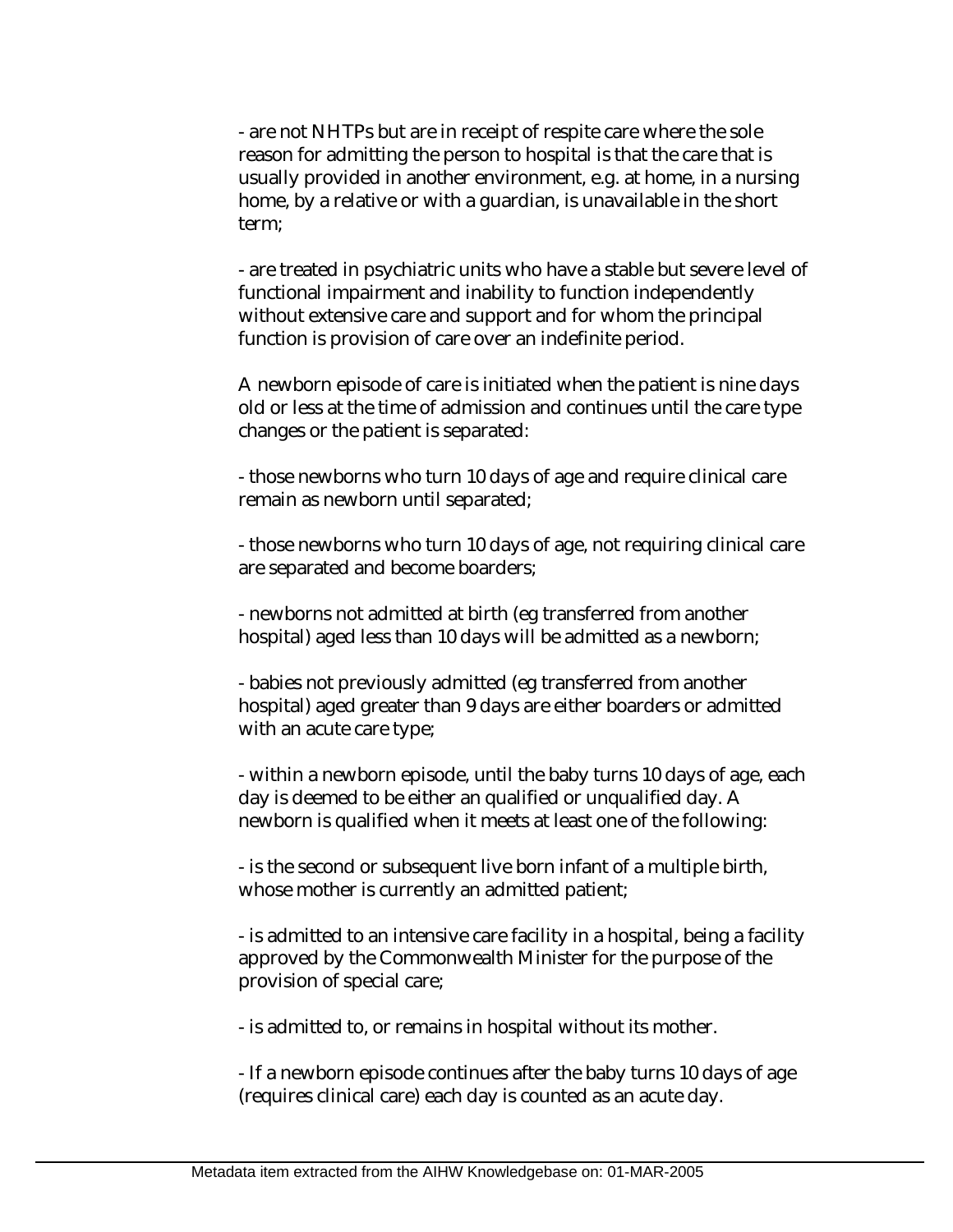NB. newborn qualified days are equivalent to acute days and for practical purposes may be denoted as such.

An other episode of care is one where the principal clinical intent does not meet the criteria for any of the above

Institutional health care: the identification of different episodes of care is required in order to appropriately classify and count the care a person received whilst in hospital. The type of care received will determine the appropriate casemix classification that shall be employed to classify the episode. **Context:**

#### *Relational and Representational Attributes*

| Datatype: Numeric         |                          |                                                                                                                                                                                                   |
|---------------------------|--------------------------|---------------------------------------------------------------------------------------------------------------------------------------------------------------------------------------------------|
| Representational<br>form: | <b>CODE</b>              |                                                                                                                                                                                                   |
| Representation<br>layout: | N.N                      |                                                                                                                                                                                                   |
| Minimum Size: $_3$        |                          |                                                                                                                                                                                                   |
| Maximum Size: 3           |                          |                                                                                                                                                                                                   |
| Data Domain: 1.0          | 2.1<br>2.2               | Acute care<br>Rehabilitation care delivered in a designated unit<br>Rehabilitation care according to a designated<br>program                                                                      |
|                           | 2.3<br>3.1<br>3.2<br>3.3 | Rehabilitation care principal clinical intent<br>Palliative care delivered in a designated unit<br>Palliative care according to a designated program<br>Palliative care principal clinical intent |
|                           | 4.0                      | Non-acute care                                                                                                                                                                                    |
|                           | 5.0                      | Newborn                                                                                                                                                                                           |
|                           | 6.0                      | Other care                                                                                                                                                                                        |

Guide For Use: An episode of care refers to the phase of treatment rather than to each individual patient day. There may be more than one episode of care within the one overnight stay period.

> An episode of care begins on the date the person meets criteria defined above for a particular type of care; this may be the same as the date the person was admitted to hospital or a date during the hospital stay. An episode of care ends when the principal clinical intent of the care changes or when the patient is formally separated from the hospital.

A rehabilitation episode includes care provided: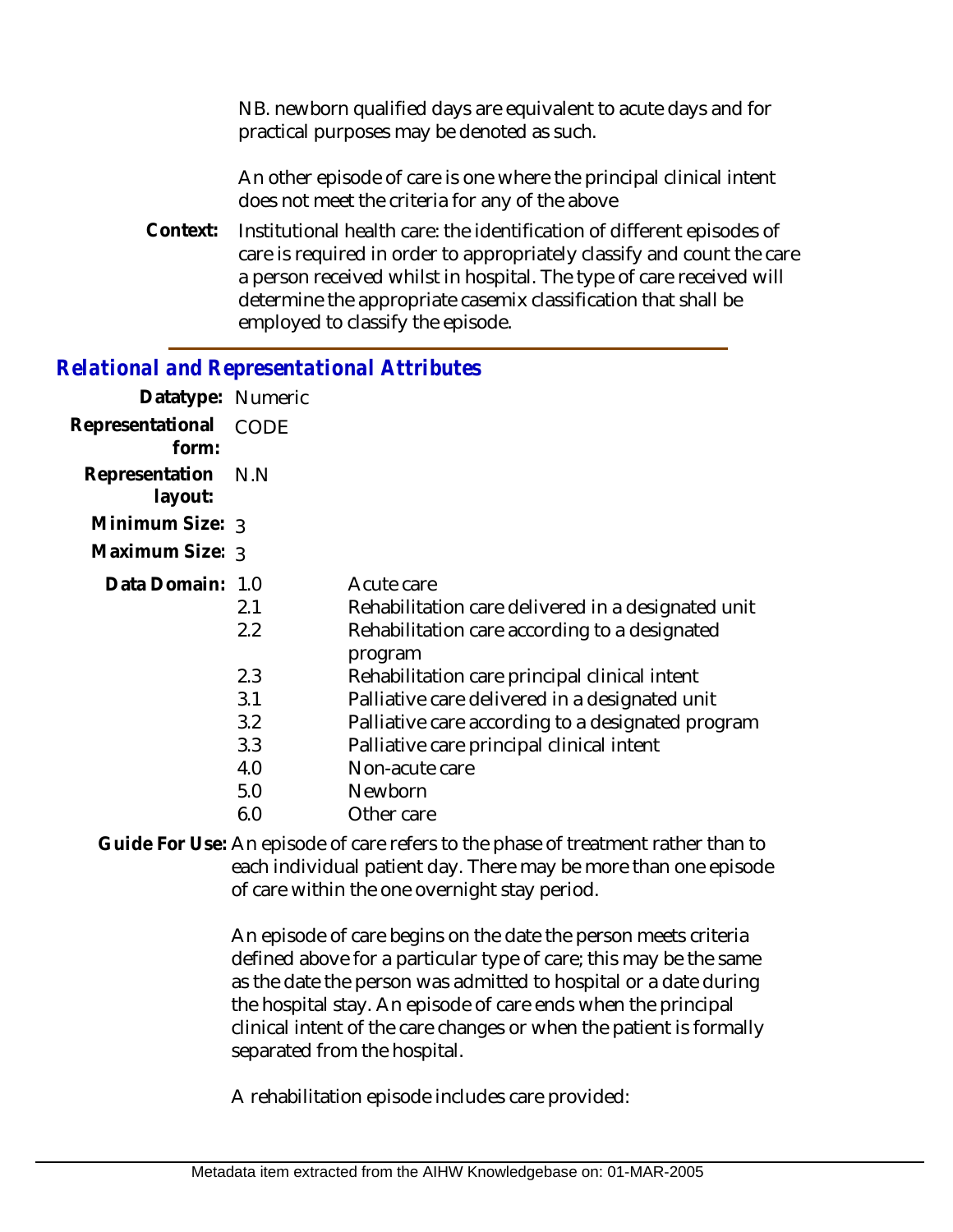- in a designated rehabilitation unit;

- in a designated rehabilitation program, or in a psychiatric rehabilitation program as designated by the state health authority for Medicare patients in a recognised hospital, for private patients in a public or private hospital as approved by a registered health benefits organisation; or

- under the principal clinical management of a rehabilitation physician, or in the opinion of the treating doctor the principal clinical intent of care is rehabilitation.

A palliative episode of care includes care provided:

- in a palliative care unit;

- in a designated palliative care program; or

- under the principal clinical management of a palliative care physician or in the opinion of the treating doctor the principal clinical intent of care is palliation.

Coding for rehabilitation/palliative care should be carried out in strict numerical sequence and only the first appropriate category should be coded; i.e. when a patient under the clinical management of a rehabilitation/palliative care physician is receiving care in a designated program, the episode should be coded to the option that is highest in the hierarchy (designated program).

Persons with mental illness may fall into any one of the care types (except newborn); classification depends on the principal clinical intent of the care received.

The Nursing Home Type Patient criteria apply to all admitted patients regardless of the type of episode of care the patient is receiving. Once a patient meets these criteria they should be classified as a Nursing Home Type Patient.

Related metadata: supersedes previous data element Type of episode of care version 2 is used in conjunction with Date of change to qualification status version 1 is used in conjunction with Qualification status version 1 is used in conjunction with Number of acute (qualified)/unqualified days for newborns version 1 has been superseded by Care type version 4